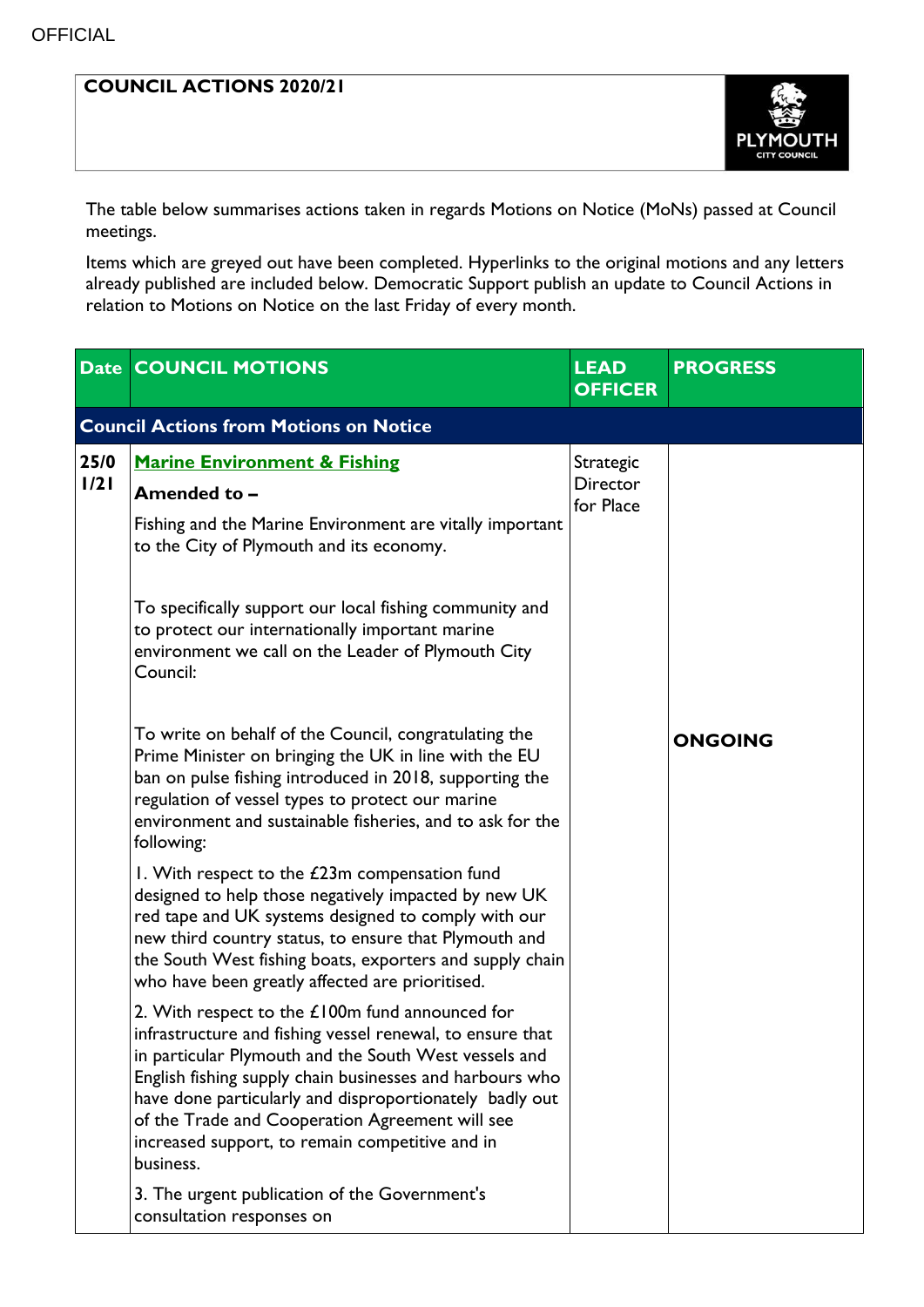|              | i) Quota allocations and management in 2021 and<br>beyond: England and the Crown dependencies<br>ii) Fisheries: strengthening the economic link licence<br>condition in England<br>lii) Fisheries: apportioning additional quota between the<br>UK administrations: UK and the Crown dependencies.                                                                                                                                                                                                                                                                                                                                                                                                                                                                                                                                                                                                                                                                                                                                                                                                                                                                                                                                                                                                                                                                                                                                                                                          |                                                         |                 |
|--------------|---------------------------------------------------------------------------------------------------------------------------------------------------------------------------------------------------------------------------------------------------------------------------------------------------------------------------------------------------------------------------------------------------------------------------------------------------------------------------------------------------------------------------------------------------------------------------------------------------------------------------------------------------------------------------------------------------------------------------------------------------------------------------------------------------------------------------------------------------------------------------------------------------------------------------------------------------------------------------------------------------------------------------------------------------------------------------------------------------------------------------------------------------------------------------------------------------------------------------------------------------------------------------------------------------------------------------------------------------------------------------------------------------------------------------------------------------------------------------------------------|---------------------------------------------------------|-----------------|
| 25/0<br>1/21 | <b>Tampon Tax</b><br><b>Amended to -</b><br>Council joins with the Chancellor in congratulating Paula<br>Sherriff, the former Labour MP for Dewsbury, in her<br>campaign to abolish the Tampon Tax. Further the<br>Council welcomes the change in government policy<br>which now means that VAT on women's sanitary<br>products has been removed from 1st January 2021.<br>Council welcomes the work that Red Box and Trevi<br>House have done in Plymouth over a number of years to<br>raise concerns about the Tampon Tax and in the<br>practical steps they have taken to mitigate its impact on<br>local women. It further welcomes the leadership taken<br>by the Council's current Labour administration over the<br>past two years in raising these issues and thanks Lindsey<br>Hall for the support she is giving in working with schools<br>to raise awareness of period poverty.<br>Council recognises that there is more to do to tackle<br>period poverty and therefore instructs the Leader of<br>Plymouth City Council to write to the Chancellor Rishi<br>Sunak to congratulate him on backing Paula Sherriff's<br>calls by abolishing VAT on women's sanitary products<br>and to ask the Chancellor to:<br>make it clear that that manufacturers and<br>retailers should match this commitment by<br>providing a price reduction for the public<br>maintain the current ring-fenced funding for<br>projects that help disadvantaged and vulnerable<br>women across the UK. | Assistant<br>Chief<br><b>Executive</b>                  | <b>COMPLETE</b> |
| 25/0<br>1/21 | <b>Supporting Student Renters and Student</b><br><b>Landlords</b><br><b>Amended to -</b><br>Plymouth City Council notes that many students had<br>arranged accommodation with Plymouth student<br>landlords to attend university, but are unable to live in<br>this accommodation due to most courses having                                                                                                                                                                                                                                                                                                                                                                                                                                                                                                                                                                                                                                                                                                                                                                                                                                                                                                                                                                                                                                                                                                                                                                                | <b>Director</b><br>for<br>Children's<br><b>Services</b> |                 |